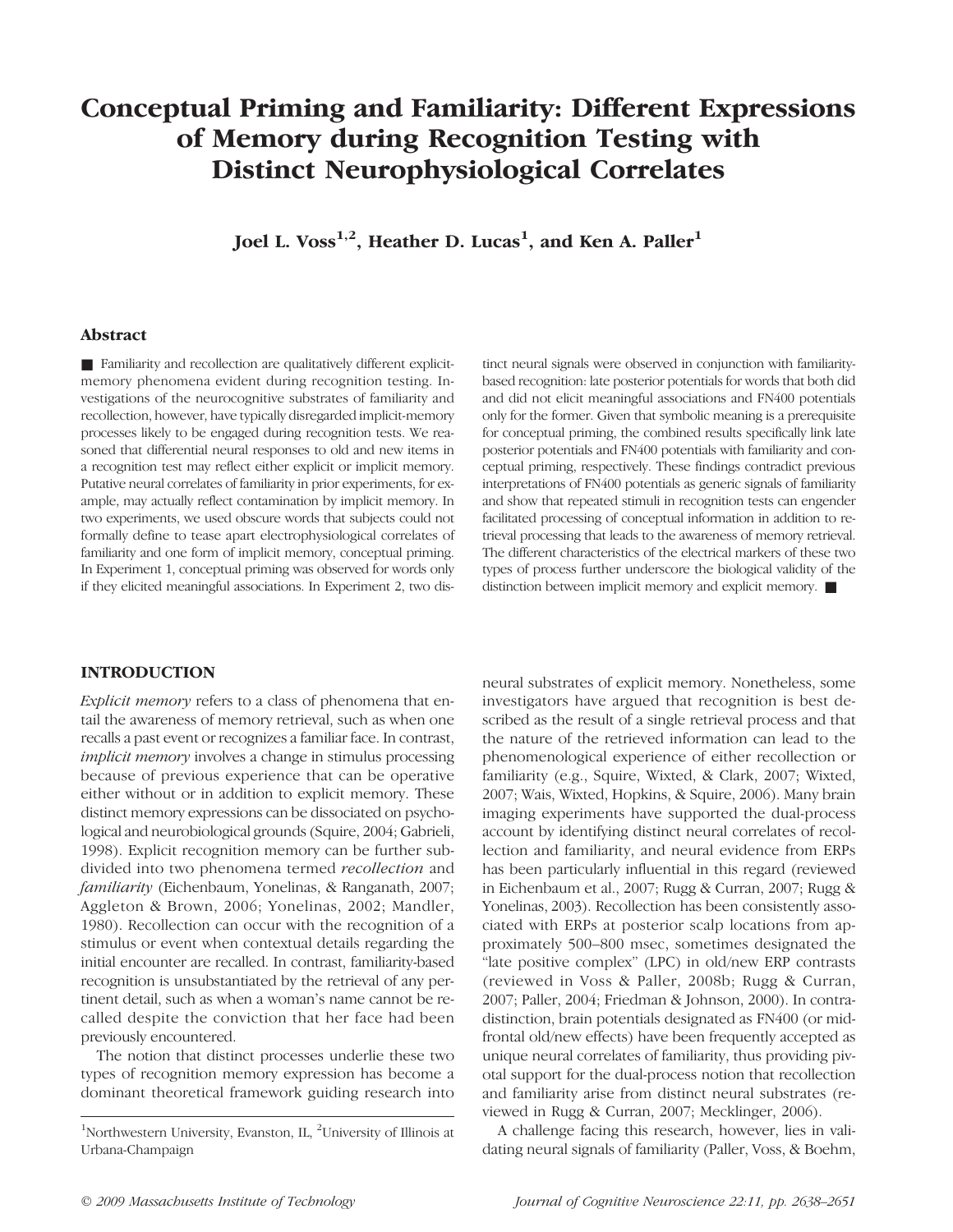2007). Until this challenge is surmounted, the relevance of these neural data for clarifying the recollection/familiarity distinction remains in serious doubt (for a similar perspective, see Mandler, 2008). One important difficulty is that stimuli presented in a memory test may elicit neural signals of both familiarity and conceptual priming. Conceptual priming, which is thought to arise due to altered processing of the meaning of a stimulus as a consequence of recent experience, has been assessed using various specialized tests (Schacter & Buckner, 1998). However, the neurocognitive processing responsible for conceptual priming would presumably play out even in the absence of relevant behavioral measurements, as long as some items prime the meaning of subsequently presented items. This position is analogous to the notion that explicit retrieval occurs incidentally during implicit tests of memory (Richardson-Klavehn & Bjork, 1988). Given that recognition testing typically involves meaningful stimuli shown repeatedly (first during an encoding session and again when tested), neural correlates of the two kinds of memory could easily be conflated. In other words, when familiarity and conceptual priming co-occur, their respective neural signatures may be difficult to disentangle in comparisons between old and new items. In particular, FN400 effects that have been observed during prior recognition studies could index conceptual priming rather than familiarity.

In addition, an intriguing but controversial speculation is that conceptual priming reflects an early stage of the processing that ultimately produces familiarity ( Yonelinas, 2002; Rajaram & Geraci, 2000; Whittlesea & Williams, 1998; Wagner, Gabrieli, & Verfaellie, 1997; Jacoby & Dallas, 1981). Indeed, one way to foster progress in addressing this issue, while also seeking to validate neural correlates of familiarity, would be to characterize neural signals of familiarity and conceptual priming.

We therefore sought to directly compare neural correlates of conceptual priming and familiarity. In our experiments, people viewed obscure, preexperimentally novel words in a study task in which meaningfulness was rated, followed by either implicit- or explicit-memory testing. Each individual's study-phase ratings were used to designate each word as either high or low in meaningful associations (including only those that individuals claimed they could not define). Results from one group of subjects confirmed that conceptual priming occurs only for subjectively meaningful words (Experiment 1). In another group, ERPs recorded during recognition testing were used to contrast neural correlates of recognition as a function of the potential for concomitant conceptual priming (Experiment 2).

### EXPERIMENT 1: CONCEPTUAL PRIMING

#### Materials and Methods

Visual stimuli were 400 extremely uncommon English words between 4 and 10 letters in length (Appendix A). Words were presented in black Arial font on a white background at central fixation and subtended approximate visual angles of 0.5° vertically and between 1.5° and 3.5° horizontally. A central fixation cross was present during each ISI.

Two conceptual priming tests included a randomly selected set of 240 of the 400 words. Subjects ( $n = 12$ , ages 18–26 years, one man) performed meaningfulness ratings as a study task, followed at test by either a lexical-decision task or a liking-rating task. There were two study-test blocks. All subjects performed both test-phase tasks, one in each study-test block, with the task order counterbalanced across subjects.

During the study task for each test, 60 uncommon words were allocated into meaningfulness categories (words selected at random for each subject, 2000-msec presentation, ISI randomized between 2000 and 3500 msec). Ratings were made using a 5-point scale, with  $1 = real word$ ,  $2 =$ high meaningfulness,  $3=$  medium meaningfulness,  $4=$ low meaningfulness, and  $5 =$  negligible meaningfulness. Instructions were to press 1 if an item was thought to be a word irrespective of whether the precise definition was known. Subjects were thus encouraged to adopt liberal criteria for judging items as real words. For items not endorsed as real words, instructions were to rate a stimulus as high if it immediately invoked a concrete meaning, medium if it immediately invoked an intangible meaning or connotation, low if it was possible to attribute minimal meaning to the stimulus with effort, and negligible if the stimulus invoked no meaning. Ratings were thus based on the degree to which any aspect of the stimulus, such as orthographic or phonemic structure, cued associations with some meaning or engendered nonspecific feelings of meaningfulness. Operationally, M+ words were those that received high and medium ratings, and M− words were those that received low and negligible ratings. Subjects were also instructed to distribute their ratings approximately evenly across the four meaningfulness categories.

Pilot testing indicated that the assignment of words to meaningfulness categories was highly idiosyncratic, such that ratings from each individual were far superior to group norms, which would not accurately conform to subjective item meaningfulness (as in Voss & Paller, 2007). As expected, word ratings in Experiment 1 were found to be inconsistent across subjects (average  $SD =$ 1.9 on the 5-point scale). Thus, many words were assigned to the M+ category by some subjects and to the M− category by other subjects. For instance, 71.3% of the words were designated M+ by at least one third of the subjects while also designated M− by at least one third of the subjects. Rating variability thus led to an approximate counterbalancing of stimuli to the M+ and M− categories across subjects.

In the lexical-decision task, subjects rapidly categorized repeat and novel words into "word" and "nonword" categories. Subjects were misinformed that the stimulus set included both uncommon words and pseudowords (in reality, all were uncommon words). All 60 uncommon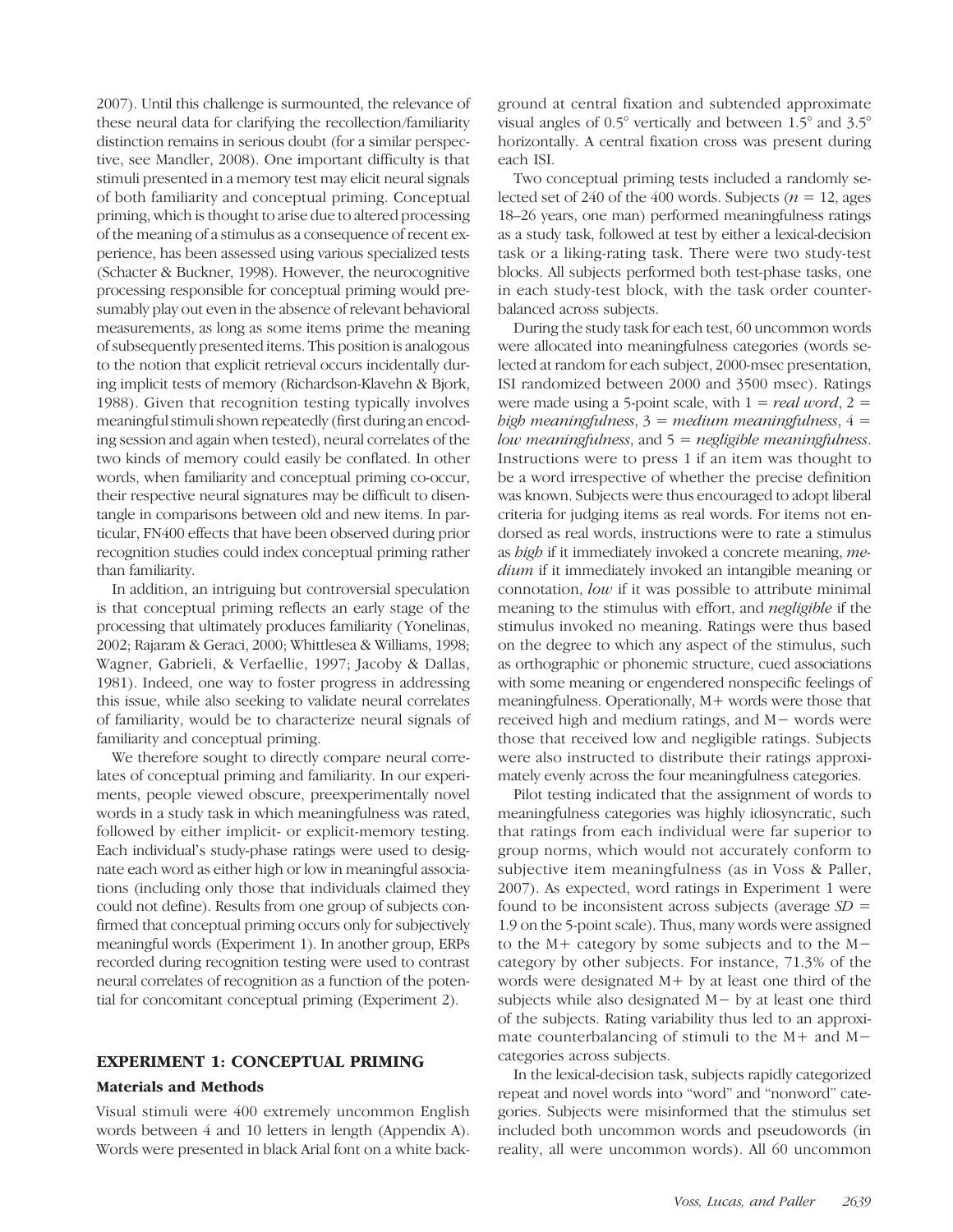words from the prior study task were presented again along with 60 novel uncommon words (selected at random for each subject) and 60 common, high-frequency words (e.g., table, lamp, church) in randomized order (1000-msec presentation, ISI randomized between 2000 and 3000 msec). Subjects pressed one button to indicate that the item on the screen was a word and another button to indicate that the item was not a word. Speed and accuracy were emphasized.

In the liking-rating task, all 60 uncommon words from the prior study task were presented again along with 60 novel uncommon words (selected at random for each subject) in randomized order (1000-msec presentation, ISI randomized between 2000 and 3000 msec). Subjects rated each stimulus using a 4-point scale, with the following response categories: "dislike the most," "like the least," "like a little more," and "like the most." Adjacent ratings were assigned to adjacent fingers, and the button assigned to the lowest rating on the liking scale was the button assigned to the highest rating on the meaningfulness scale, such that high meaningfulness ratings would not lead to higher liking ratings by virtue of response priming. Subjects were encouraged to make ratings at a gut level, given that there was no right or wrong answer, and response speed was not emphasized.

One additional phase followed the second study-test block. All uncommon words that had appeared in the two tasks were shown and rated for meaningfulness using the same scale as in the study task.

#### Results and Discussion

In the study phase, subjects assigned words fairly evenly into the chief two categories,  $M+$  (combining the high and medium meaningfulness ratings, 50.2% on average,  $SE = 2.2\%$ ) and M− (combining the low and negligible meaningfulness ratings,  $43.9\%$  on average,  $SE = 2.4\%$ ). If a subject claimed to know the definition of a word (indicated by rating 1), that specific word was excluded from all analyses for that subject  $(5.9\%, SE = 2.2\%)$ . These initial meaningfulness ratings were compared with meaningfulness ratings for the same words obtained in the final phase of the experiment. Initial and repeat ratings were highly consistent, in that  $94\%$  (SE = 4.3%) of the stimuli were categorized as M+ for both the initial and the repeat ratings or as M− for both the initial and the repeat ratings. The initial ratings were used to categorize stimuli for analyses. New words in the final phase were categorized fairly evenly into M+ and M− conditions  $(48.3\%, SE = 3.1\% \text{ and } 44.7\%, SE = 4.0\%, respectively).$ New words that were in a subject's lexicon  $(7.0\% , SE =$ 2.8%) were excluded from all analyses.

Both the lexical-decision and the liking-rating tasks yielded indications of conceptual priming, as shown in Table 1. In the former task, subjects rapidly assigned each word to the word or nonword category. Given the inclusion of very common words in this test, along with equal numbers of old (i.e., studied) and new obscure words, the correct response was taken to be nonword for the obscure words. Indeed, most of the obscure words were endorsed as nonwords. We hypothesized that classification speed for old words could be enhanced because of prior conceptual analysis and that evidence for conceptual priming would be obtained selectively for old M+ words. Conceptual priming was identified selectively for stimuli with meaningful associations, in that responses to old M+ words were 77 msec faster than responses to new M+ words,  $t(11) = 2.4$ ,  $p = .03$ . In contrast, RTs to M− words did not differ significantly according to whether the word had been studied,  $t(11) = 1.0$ ,  $p =$ .32. The magnitude of the old/new difference in response times was significantly greater for M+ than for M− words,  $t(11) = 2.3$ ,  $p = .04$ . Classification accuracy was comparably high for all word categories. Although exposure to a nonword might in some circumstances increase the likelihood of that word later being endorsed as a real

|                       | $M + Words$  |              | $M-Words$     |              |
|-----------------------|--------------|--------------|---------------|--------------|
|                       | Old          | New          | Old           | New          |
| Lexical-decision Test |              |              |               |              |
| Accuracy (%)          | 83.1 (6.1)   | 85.9(5.5)    | 82.1 (2.9)    | 84.5 (4.8)   |
| RT (msec)             | 690.6 (32.4) | 767.4 (42.5) | 756.0 (39.4)  | 731.1 (40.3) |
| Liking-rating Test    |              |              |               |              |
| Rating $\times$ 10    | 26.2(0.6)    | 24.7(0.5)    | 22.4(0.5)     | 22.7(0.9)    |
| RT (msec)             | 982.5 (48.6) | 945.1 (36.7) | 1038.7 (41.2) | 978.6 (50.8) |
|                       |              |              |               |              |

Table 1. Conceptual Priming Specific to M+ Words in Experiment 1

Accuracy in the lexical-decision test is the percentage of uncommon words that were identified as nonwords because subjects were led to believe that these were not real words. RT in the lexical-decision test is based on correct responses. Values in **boldface** show significant pairwise old/new differences at  $p < .05$  indicating conceptual priming. *SE* is indicated in parentheses.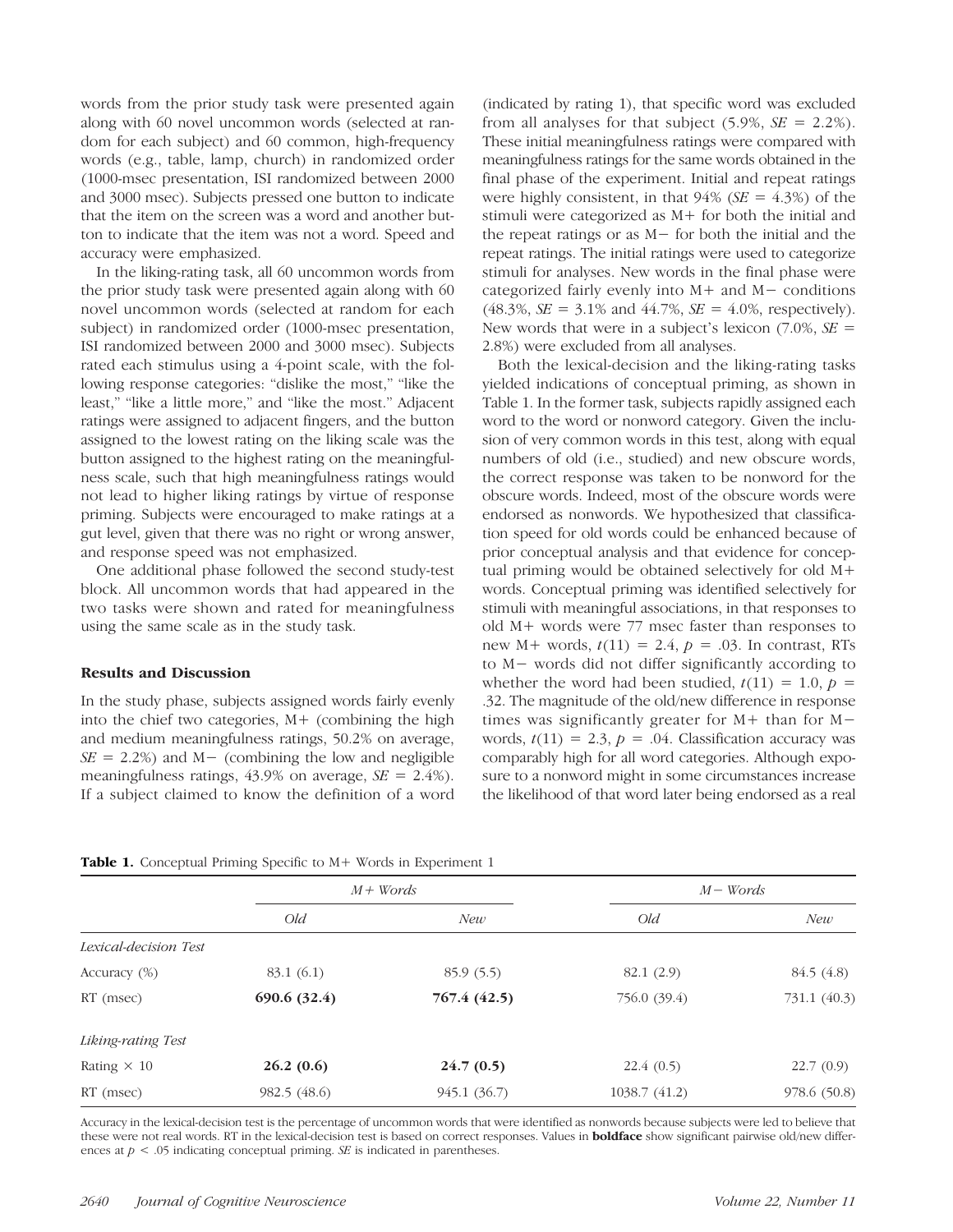word, trends for such effects were nonsignificant for obscure words in the present design. The high-frequency words in the test probably served to anchor the criterion for responding "word" at a very high level that was seldom reached by any of the repeated obscure words.

On the basis of the premise that fluent processing can enhance a positive affect (e.g., Winkielman, Halberstadt, Fazendeiro, & Catty, 2006), the liking-rating test used a scale that indicated the extent to which stimuli were liked at an intuitive level. Speed was not emphasized during this test, and priming effects on response times were therefore not predicted. Liking ratings were higher for old M+ words than for new M+ words,  $t(11) = 2.3$ ,  $p =$ .04, whereas liking ratings for old and new M− words did not differ significantly,  $t(11) = 0.4$ ,  $p = .69$ . The magnitude of the old/new difference in meaningfulness ratings was significantly greater for M+ than for M− words,  $t(11)$  = 2.2,  $p = 0.05$ . Meaningful words were thus liked more if they had been seen earlier than if they were new.

It is important to note that both of these priming tests could conceivably measure perceptual priming effects, conceptual priming effects, or both together. The finding that priming was observed selectively for words in the M+ category, in both tests, suggests that some level of conceptual processing was necessary. As described in the Materials and methods section, specific stimuli were largely counterbalanced in the M+ and M− categories on the basis of the subjects' idiosyncratic meaningfulness ratings. If perceptual priming was operative, it is reasonable to assume that it would have been operative for M− words, but it was not apparent. Also, given that visual feature processing during the study phase was engaged for both M+ and M− words and that there is no reason to expect perceptual priming only for M+ words, we conclude that the two priming tests used here were not sensitive to perceptual priming effects. The most likely variable to produce priming effects was the repeated processing of meaningful associations, which occurred selectively for M+ words in both tasks.

## EXPERIMENT 2: RECOGNITION MEMORY

#### Materials and Methods

The recognition memory experiment included 10 blocks, each with a unique set of words presented during a study phase and during a test phase. All 400 words described for Experiment 1 were used as stimuli. During each study phase, 20 words were presented individually (2000-msec presentation, ISI randomized between 2000 and 3500 msec). Subjects ( $n = 16$ , ages 18–25 years, 3 men) were misinformed that each stimulus was either an uncommon word or a pseudoword (all were uncommon words). They rated each word using the 5-point meaningfulness scale described in Experiment 1. Subjects were instructed that memory for the words being rated would subsequently be tested. As in Experiment 1, meaningfulness was rated inconsistently across subjects (average  $SD = 1.2$  on the 5-point scale). Many words were assigned to the M+ category by some subjects and to the M− category by other subjects. For instance, 74.8% of the words were designated M+ by at least one third of the subjects while also designated M− by at least one third of the subjects.

Recognition memory was tested after an additional delay of approximately 1 min during which subjects were given instructions. The average retention delay was thus approximately 3 min. Each test included the 20 words viewed during the previous study phase and 20 entirely novel words, presented in randomized order (1000-msec presentation, ISI randomized between 2000 and 3000 msec). Subjects used five buttons to categorize each stimulus as old or new using response categories on the basis of a modified "remember/know" paradigm (Gardiner & Java, 1991; Tulving, 1985). Remember responses indicated that recognition coincided with recall of contextual detail, know responses indicated that recognition included an acontextual feeling of familiarity, and new responses indicated that the word was not presented earlier. Know responses were subdivided into high-, medium-, and low-confidence categories.

We adopted instructions developed by Montaldi, Spencer, Roberts, and Mayes (2006) to de-emphasize strategic processing that could enhance recollection-based recognition. Each subject received detailed information regarding differences between the experiences of recollection and familiarity. Subjects were asked to strategically limit recollection by attempting to refrain from effortful retrieval of details. However, it was stressed that recollection could occur incidentally and that it was important to accurately report recollection whenever it occurred. Recollection was defined for subjects as the retrieval of any contextual details from the study phase accompanying recognition of a stimulus. Recollection was further explained using examples of possible contextual details, such as recalling a previous decision about whether the item was an uncommon word or a pseudoword, recalling a meaning previously associated with the item, or recalling any other detail for the learning episode. Although this procedure is slightly different from typical remember/know procedures, ERP effects qualitatively similar to those reported below (i.e., associations between LPC and familiarity strength and between FN400 and conceptual priming) were obtained in a pilot experiment that used typical remember/know instructions (Lucas, Voss, & Paller, 2007).

After all study-test blocks were completed, all 400 words were rated for meaningfulness in a final phase of the experiment. This step was included so that new words from recognition tests could be assigned to the M+ and M− categories for analysis.

ERPs were extracted from high-density scalp electroencephalographic recordings made during the study and test phases. Recordings were made from 59 evenly distributed tin electrodes embedded in an elastic cap (Woldorff et al., 2002). Voltage was referenced to a right mastoid electrode and rereferenced off-line to average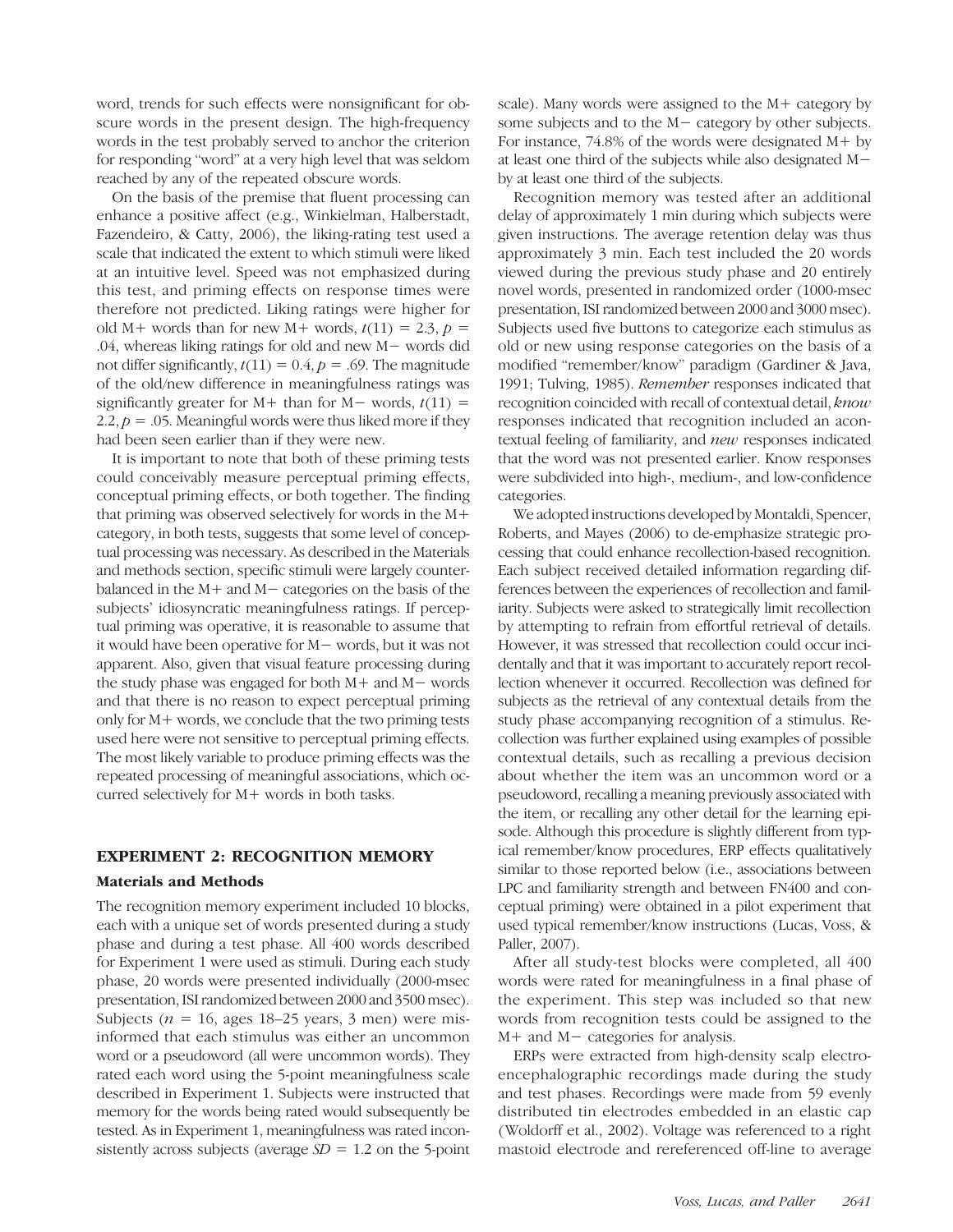mastoids. The EOG was recorded from four additional channels (below the center of each eye and on each outer canthus). Electrode impedance was kept less than 5 kΩ. EEG signals were recorded with a band-pass filter of 0.05 to 200 Hz and sampled at a rate of 1000 Hz. Each 1100-msec averaging epoch began 100 msec before stimulus onset. Mean prestimulus amplitudes were subtracted to correct for baseline variability. Epochs containing electroocular or other artifacts were excluded from ERP analyses (average of 8.6% per subject,  $SE = 2.6\%$ ). For presentation purposes only, waveforms were low-pass filtered with a 40-Hz zero-phase-shift Butterworth filter.

ERPs were averaged selectively as a function of test-phase responses and study-phase meaningfulness category. Statistical comparisons were performed on amplitudes averaged over three midline electrode clusters and were made using repeated measures ANOVA ( $\alpha$  = .05), with the Greenhouse–Geisser correction for nonsphericity. Post hoc pairwise comparisons used Bonferroni correction. The clusters included the following electrodes: anterior cluster —Fza, F3s, F4s, Fzp, FC1, FC2, and Cza; central cluster— C1a, C2a, Cz, C1p, C2p, and Pzs; and posterior cluster— Pzi, PO1, PO2, Ozs, O1', O2', O1i, O2i, and Ozi. The lowercase letters following electrode labels indicate that the given electrode was slightly anterior (a), posterior (p), superior (s), or inferior (i) to the corresponding locations from the International 10–20 system.

#### Results and Discussion

As in Experiment 1, obscure words were rated for subjective meaningfulness both in the study phase and when the meaningfulness task was administered at the conclusion of the experiment. In the study phase, words were assigned fairly evenly to the two meaningfulness categories  $(47.8\% \text{ M} +, \text{ SE} = 1.8\%; 41.4\% \text{ M} -, \text{ SE} = 2.3\%).$ If a subject claimed to know the definition of a word, that word was excluded from all analyses for that subject (10.8%,  $SE = 1.9\%$ ). In the final meaningfulness task, new words were categorized into  $M$ + words (45.5%,  $SE = 3.1\%$ ) and M – words  $(42.4\%, SE = 3.7\%)$ , and those words in a subject's lexicon were excluded  $(12.1\%, SE = 2.5\%)$ . For those items that were rated twice, ratings were highly consistent with initial ratings (91% assigned to the same M+ or M− category,  $SE = 5.1\%$ ; initial ratings were used to categorize stimuli for analyses.

An initial analysis was conducted to determine whether behavioral and ERP results in the recognition test differed for new M+ words and new M− words. Response rates for correct rejections (new items endorsed as new) were very similar for these two conditions (0.50 and 0.48, respectively),  $t(15) = 1.2$ ,  $p = .26$ . Likewise, false alarm rates to new items were very similar for M+ versus M− categories for low-confidence know responses (0.30 and 0.32, respectively),  $t(15) = 1.1$ ,  $p = .28$ ; medium-confidence know responses (0.14 and 0.13, respectively),  $t(15) = 1.0$ ,  $p = 0.33$ ; high-confidence know responses (0.05 and 0.06,

respectively),  $t(15) = 1.2$ ,  $p = .24$ ; and remember responses  $(0.004$  and 0.006, respectively),  $t(15) = 0.8$ ,  $p = .41$ , also with no reliable differences when collapsed across these four responses,  $t(15) = 1.2$ ,  $p = .26$ . New M+ and new M− items were therefore combined for the behavioral analysis of performance in the recognition test. Furthermore, as shown in Figure 1, ERPs for these two conditions were virtually identical for all electrodes. Accordingly, correct-rejection M+ and M− items were collapsed together to create the new correct-rejection category for the primary ERP analyses.

Accuracy in the recognition test was reasonably high and varied by meta-memory judgment, as shown in Figure 2. The highest proportion of new words were endorsed as new responses, with progressively lower proportions as know confidence increased and very few remember responses. The highest proportion of old words were endorsed with high-confidence know responses, with progressively lower proportions as know confidence decreased and very few endorsed as new.

Remember responses were registered more often for M+ compared with M- words,  $t(15) = 4.0$ ,  $p = .001$ , and more often than chance as estimated by the corresponding false alarm rate for new words,  $t(15) = 6.8$ ,  $p <$ .001 for  $M +$ ,  $t(15) = 3.4$ ,  $p = .004$  for  $M -$ . In contrast, the proportion of high-confidence know responses did not vary



Figure 1. ERP correlates of correctly rejected new words for both meaningfulness levels in Experiment 2. ERP waveforms for new correct rejections during recognition testing are shown separately for items that were subsequently endorsed with M+ and M− ratings. Waveforms are shown for electrode locations approximating Fz and Pz, indicated with gray circles on the schematic diagram of the head. Comparably negligible differences between conditions were evident at all recording sites. Therefore, the new correct-rejection condition (new CR) was computed by collapsing all M+ and M− words together for the primary analyses.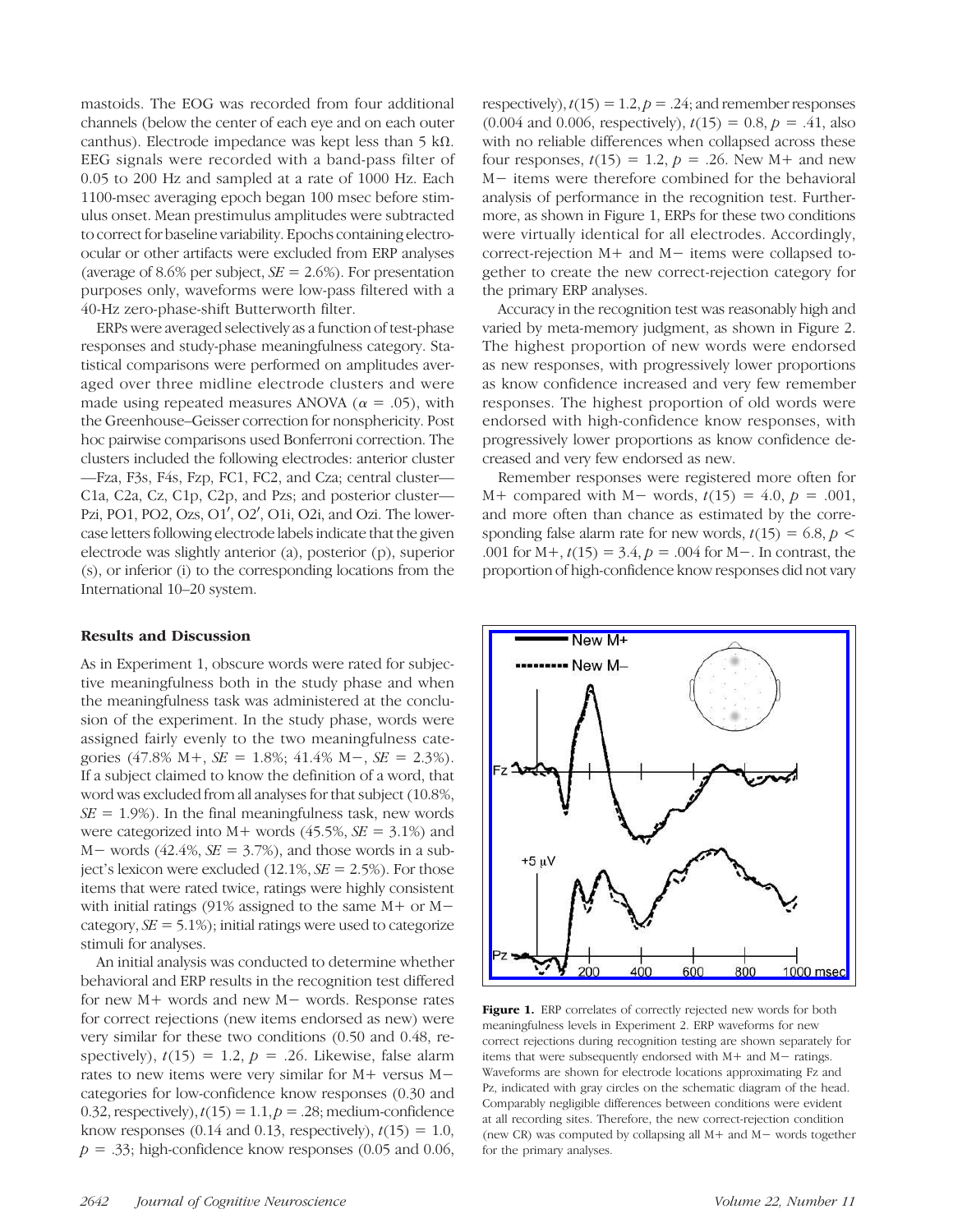

Figure 2. Recognition performance in Experiment 2. Average endorsement rates for old M+ words, old M− words, and new words for each of the five response options during recognition testing. Proportions endorsed for each condition (old M+, old M−, and new) were computed relative to the total number of words in that condition. Remember responses were used to indicate that recognition coincided with recall of contextual detail, know responses to indicate that recognition included an acontextual feeling of familiarity, and new responses to indicate that the word was not presented earlier. Know responses were subdivided into high-, medium-, and low-confidence categories. Items in the new condition were collapsed across M+ and M− categories because performance differences as a function of meaningfulness category were negligible (see text). The assignment of response options to the K+ and K− categories is indicated with shading. Error bars indicate SE.

significantly for M+ versus M – words,  $t(15) = 0.3, p = .74$ , and were registered more often than the corresponding false alarm rate for new words for both meaningfulness categories,  $t(15) = 12.8, p < .001$  for M+,  $t(15) = 7.8, p <$ .001 for M−. <sup>1</sup> Remember and high-confidence know responses indexed veridical memory rather than hits on the basis of pure chance responding, given that, on average, hits outnumbered false alarms by a factor of approximately 18 for remember responses  $(24.8$  for M+ and 11.5 for M−) and by a factor of approximately 9 for high-confidence know responses (8.6 for M+ and 9.0 for M−).

In contrast to the high accuracy achieved with remember and high-confidence know responses, medium- and low-confidence know responses to old items were tantamount to recognition misses. Medium-confidence know responses were registered more often for old items than for new items,  $t(15) = 2.9$ ,  $p = .01$  for M+,  $t(15) = 3.2$ ,  $p = .006$  for M−, but hits outnumbered false alarms merely by a factor of approximately 1.6 (1.4 for M+ and 1.7 for M−). Therefore, the majority of hits were likely based on uninformed guessing. For low-confidence know responses, hits were registered less often than false alarms,  $t(15) = 7.0$ ,  $p < .001$  for M+,  $t(15) = 4.6$ ,  $p <$ .001 for M−. Therefore, the medium-confidence know, the low-confidence know, and the new response condi-

tions can all be regarded as failing to index recognition at a level of accuracy sufficient for producing memory effects in ERPs.<sup>2</sup> These conditions were combined to define the K− category for some subsequent ERP analyses.

To distinguish neural correlates of conceptual priming from those of explicit memory, our strategy was to contrast ERP responses to two subsets of words (1) that differed systematically in capacity for conceptual priming and (2) that did not differ in explicit memory. To address the first requirement, we relied on results from Experiment 1 indicating that systematic variation in perceived meaning between M+ and M− categories yielded differential levels of conceptual priming, along with the assumption that the relevant processing occurred in the recognition test of Experiment 2. Do M+ and M− words differ in other ways in addition to the capacity for conceptual priming? Greater processing of meaning at encoding certainly leads to better explicit memory. However, subjects were instructed to use the remember response when meaningful associations from the study phase were recalled, and memory results showed that recollection occurred preferentially for M+ words (Figure 2). We instead focused on words recognized using the high-confidence know response, thus avoiding trials with recognition based on the subjective sense of contextual recollection.

Although high-confidence know responses did not yield different endorsement rates for M+ and M− words, meaning processing may have differed between M+ and M− words but not meaning in the sense of explicit recall of meaning from the study phase. Moreover, differential meaning per se was shown to have negligible effects on ERPs in the test phase (Figure 1). Because subjective ratings were used to divide words into the M+ and M− categories, the two conditions could possibly have differed in ways besides the extent to which meaningful associations had been produced in the study phase. For example, words with particular orthographic features may have provoked high meaningfulness ratings. However, concern regarding this possibility is lessened by virtue of the aforementioned finding that stimuli tended to be perceived as high in meaning by some subjects and as low in meaning by others, which provided a degree of stimulus counterbalancing.

To address the second requirement, limiting our  $M+/$ M− comparisons to words that were recognized with high-confidence familiarity at test also had the advantage of ensuring a contrast between conditions matched in explicit memory. In another sense, however, familiarity evaluated across the entire set of repeated words would likely be much greater for M+ than for M− words. As already noted, M+ words were disproportionately subject to recollection, and recollection can entail simultaneous familiarity (Yonelinas, 2002). Nevertheless, highconfidence know responses indicated the absence of recollection and reflected a level of familiarity strength (the highest of the three levels) that was equivalent for words in the two meaningfulness conditions. Indeed,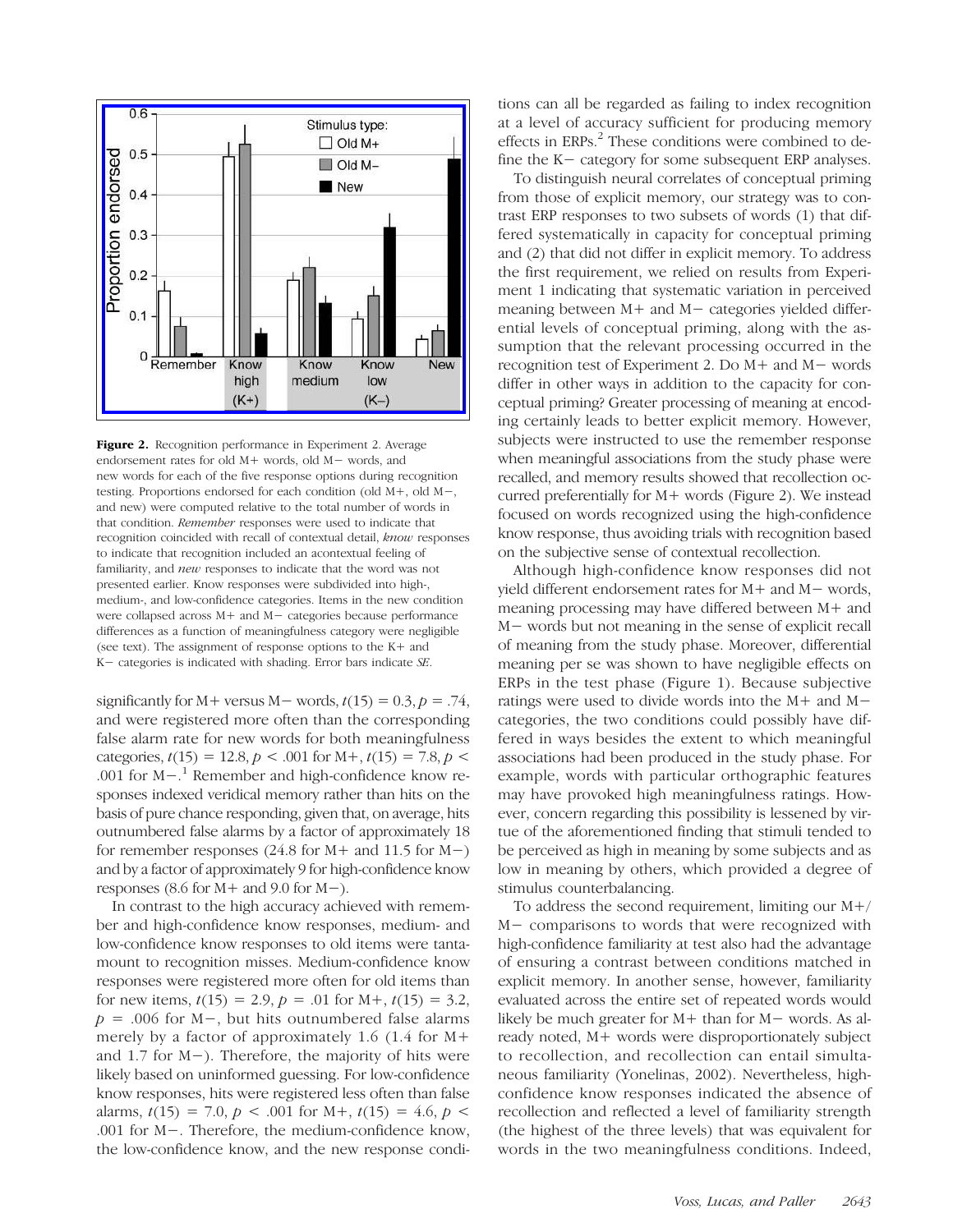accuracy as indicated by discrimination sensitivity did not differ significantly between M+ and M− words that received high-confidence know responses  $(d'$  values were 1.6 and 1.7, respectively, computed using the overall false alarm rate for new words),  $t(15) = 1.2$ ,  $p = .24$ . In addition to this evidence, it is reasonable to assume that subjects used the same criteria for making high-confidence familiarity responses to M+ and M− words, given that the alternative would entail two-stage decisions involving meaningfulness assessment first, followed by familiarity assessment with the adoption of two different criteria sets. We therefore examined ERPs for words endorsed with the high-confidence familiarity response to identify neural correlates of familiarity-based recognition with versus without concomitant conceptual implicit-memory processing  $(M+ vs. M-)$ .

Figure 3 demonstrates that at a latency of approximately 300–500 msec, positive old/new differences with maximum values at midfrontal electrodes (FN400 effects) were strikingly evident for M+ words endorsed with high-confidence know responses, whereas these differences were not evident for M− words endorsed with high-confidence know responses. Of course, this outcome might be interpreted by claiming that FN400 potentials signal familiarity selectively for M+ words, but that interpretation is not consistent with other results discussed below. Figure 3 also shows later-onset positive old/new effects with posterior distributions (LPC effects) that were evident for both meaningfulness categories with similar magnitudes.

Formal ERP comparisons were made across these three conditions (M+ high-confidence familiarity correct trials or "M+ K+ Hit," M− high-confidence familiarity correct trials or "M− K+ Hit," and new correct rejections or "New CR"; average trial counts for these three conditions were 42, 33, and 89, ranges 22–57, 20–71, and 27– 168, respectively). ERP amplitudes were averaged for three midline electrode clusters (frontal, central, and posterior; see Materials and methods) and two latency intervals that captured FN400 potentials (300–500 msec) and LPC potentials (600–900 msec). A three-way Electrode Cluster × Latency Interval × Condition interaction indicated that ERP differences between conditions differed across space and time,  $F(2.4, 35.4) = 3.7$ ,  $p =$ .03. Assessments were thus made separately for each cluster and interval.

For the interval from 300 to 500 msec, main effects of condition were significant for all three electrode clusters: frontal,  $F(1.2, 17.6) = 10.3, p = .004$ ; central,  $F(1.5, 22.4) =$ 12.2,  $p = .001$ ; and posterior,  $F(1.6, 23.4) = 15.7$ ,  $p < .001$ . For all three clusters, amplitudes were significantly greater for M+ than for new ( $p = .005$ ,  $p = .001$ , and  $p < .001$ , respectively, for the frontal, central, and posterior clusters) and for M+ than for M – ( $p = .005$ ,  $p = .004$ , and  $p = .002$ , respectively). In contrast, amplitudes for M− and new did not differ significantly for any cluster ( $p = .12$ ,  $p = .22$ , and  $p = .19$ , respectively).<sup>3</sup>



Figure 3. Neural correlates of recognition with and without concomitant conceptual implicit memory. ERP results are compared for M+ and M− words restricted to those recognized with high-confidence know responses (M+ K+ hits and M− K+ hits) and for correctly rejected new words (new CR). ERPs for new words did not differ as a function of meaningfulness category (Figure 1). (A) Time-voltage plots for each condition are shown for electrode locations approximating Fz and Pz, indicated with green circles on the schematic diagram of a head viewed from above. (B) Old-versus-new ERP differences for the 300- to 500-msec interval (left) and for the 600- to 900-msec interval (right) are plotted topographically, as computed separately for the two old–new subtractions. Coloration from dark to light indicates increasing difference amplitude.

For the interval from 600 to 900 msec, main effects of condition were significant for all three electrode clusters:  $F(1.8, 27.1) = 11.8, p < .001, F(1.9, 28.0) = 15.7, p <$ .001, and  $F(1.9, 28.3) = 10.1, p = .001$ . Amplitudes were significantly more positive for  $M+$  than for new ( $p <$ .001,  $p < .001$ , and  $p = .001$ , respectively). Likewise, amplitudes were significantly more positive for M− than for new ( $p = .006$ ,  $p < .001$ , and  $p = .003$ , respectively).<sup>4</sup> Amplitudes did not differ significantly for M+ versus M− for any cluster ( $p = .27$ ,  $p = .47$ , and  $p = .26$ , respectively).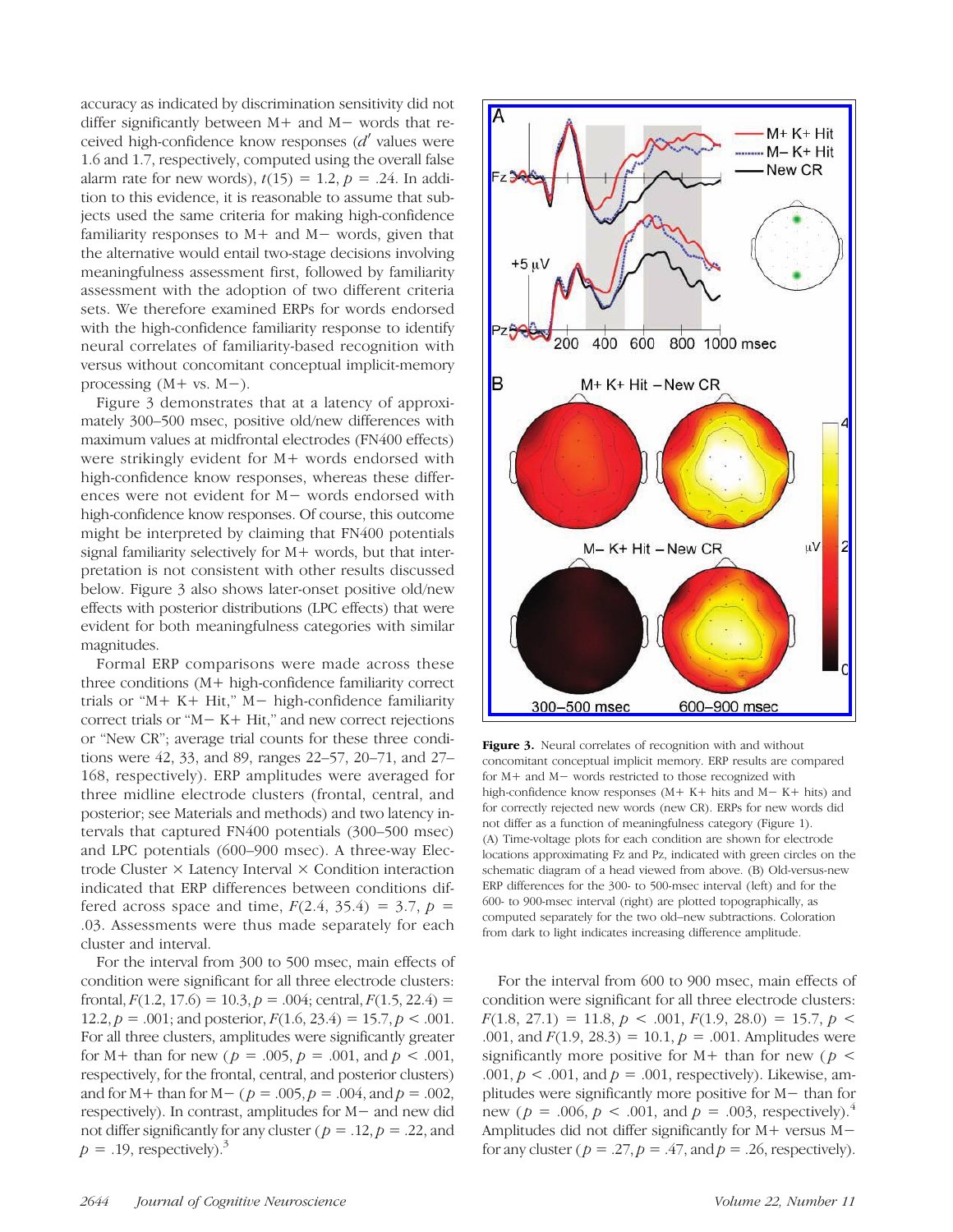

Figure 4. Current-source density (CSD) maps of M+ old/new ERP effects with high-confidence familiarity responses. Three-dimensional surface Laplacian transformations were applied to ERP difference waveforms to create spherical spline CSD maps (Kayser & Tenke, 2006). The distribution of the 300- to 500-msec CSD values differed significantly from the distribution of the 600- to 900-msec values, as indicated by a significant electrode-by-value interaction,  $F(6.4, 95.7) =$ 5.2,  $p < .001$ .

An assessment of the topographic distribution of the aforementioned ERP effects used the vector normalization approach (McCarthy & Wood, 1985). Averaged amplitude values from all scalp electrodes were compared for two conditions after overall amplitude differences were removed. The first comparison sought to determine if the M+ old/new effect differed spatially from 300 to 500 versus 600 to 900 msec. A marginal Electrode × Condition interaction,  $F(4.5, 67.9) = 2.0, p = .09$ , substantiated the observation that the effect tended to be more anterior for the earlier compared with the later interval (Figure 3B), and additional evidence for this anterior/posterior distinction was obtained via currentsource density maps for the two intervals (Figure 4). Collectively, these distributional analyses indicated that the

intervals (300–500 and 600–900 msec) captured contributions from distinct neural populations to old/new effects rather than merely showing activity for the same population at different intervals.

The second topographic comparison sought to determine if the 600- to 900-msec old/new effects differed spatially for M+ versus M− conditions. A nonsignificant Electrode × Condition interaction on vector-normalized amplitude values,  $F(3.8, 56.4) = 1.4, p = .25$ , indicated that the distributions did not differ reliably.

To summarize, statistical analyses substantiated visual impressions of the data. ERP old/new effects for familiar versus new items included LPC effects at 600–900 msec that were highly similar in amplitude and topography for M+ and M− words. FN400 effects at 300–500 msec were evident only for M+ words. Given the reasoning for comparing these conditions, LPC effects can be attributed to familiarity, which was produced by both types of old word, and FN400 effects to conceptual priming, which was shown to be selective for M+ words.

An alternative interpretation is that FN400 effects reflected familiarity rather than conceptual priming and that high-confidence familiarity was stronger for M+ versus M− words. For instance, the neural events responsible for familiarity may have unfolded earlier for M+ words than for M− words, appearing in the 300- to 500-msec interval only for M+ words. We assessed this possibility by identifying ERPs that varied with familiarity strength but for which subjective meaningfulness was matched. ERPs for high-confidence know responses  $(K+)$ were compared with ERPs for a combined low-familiarity condition (K−) comprising misses, medium-confidence know responses, and low-confidence know responses. ERPs for M+ and M− words were assessed separately to account for conceptual processing (Figure 5; M+ analyses were conducted without data from four subjects and M− analyses without data from one subject because of insufficient trial counts; average trial counts for included subjects

Figure 5. Familiarity strength modulates LPC amplitudes for both meaningfulness categories. ERP results are shown for the strong familiarity condition (K+, high-confidence know responses to old items) and for the weak familiarity condition (K−, collapsing medium-confidence know, low-confidence know, and new responses to old items). K+/K− contrasts were conducted separately for old M+ and old M− words. Waveforms are shown for electrode locations approximating Fz and Pz, indicated with gray circles on the schematic diagram of the head.

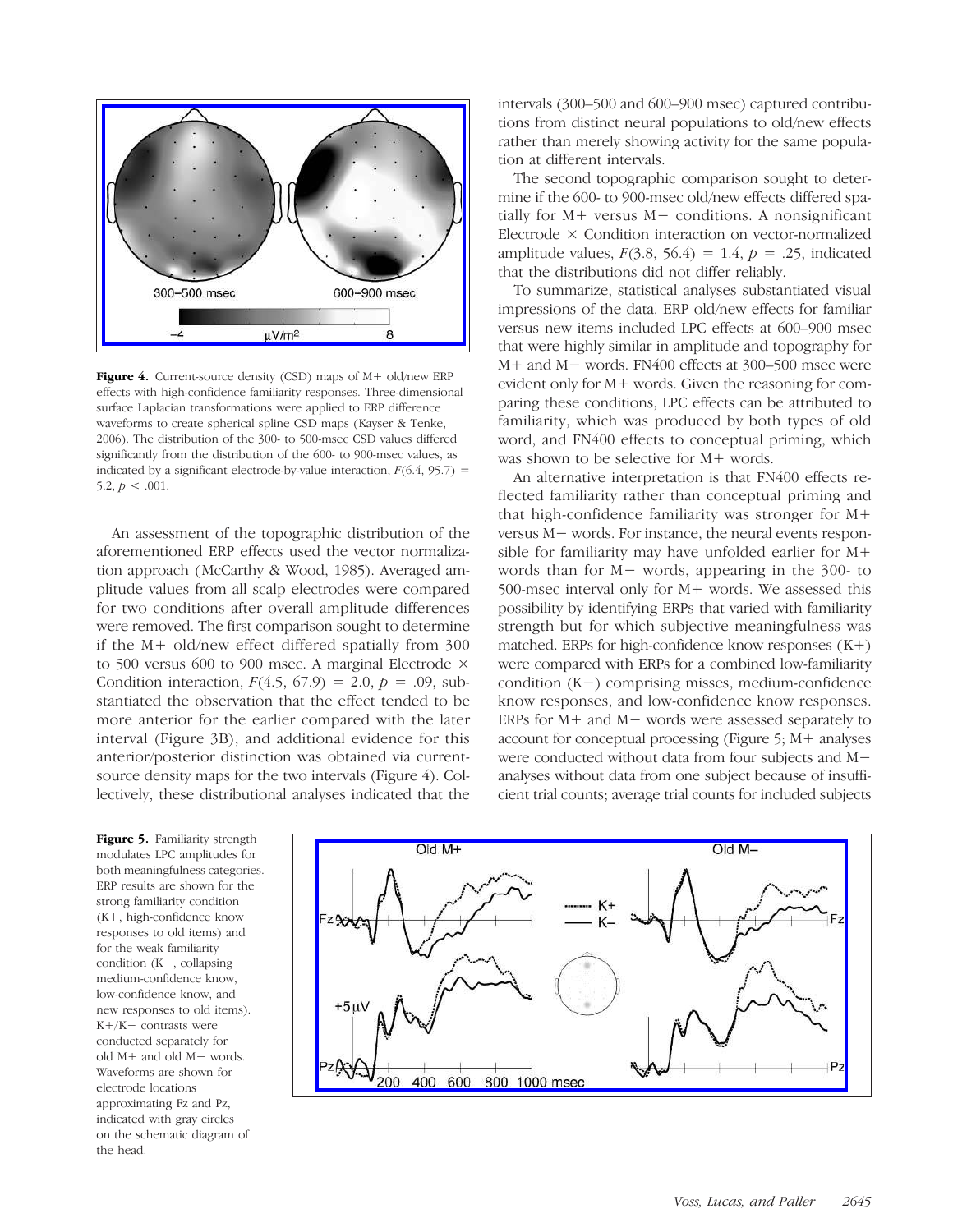for the K+  $M+$ , K–  $M+$ , K+  $M-$ , and K–  $M-$  conditions were 40, 35, 30, and 39, ranges 22–55, 20–55, 20–56, and 17–68, respectively). For both meaningfulness categories, ERP differences between K+ and K− categories resembled the LPC effects found in old/new comparisons (Figure 3).

Formal assessments of amplitudes over the 600- to 900-msec latency interval for each of the three electrode clusters indicated that ERPs for the K+ category were reliably more positive than ERPs for the K− category; main effect of condition,  $M_{+}$ ,  $F(1, 11) = 7.8$ ,  $p = .02$ ,  $M-, F(1, 14) = 10.8, p = .005$ ; nonsignificant Condition × Cluster interaction,  $M +$ ,  $F(2, 22) = 1.1$ ,  $p = .35$ ,  $M -$ ,  $F(1.3)$ ,  $18.1$ ) = 2.6,  $p = 0.12$ . Visual inspection of ERP waveforms indicated that ERPs for the K+ and K− categories diverged earlier for M+ than for M−. Indeed, no differences were apparent for M− words before 500 msec, whereas differences for M+ words were reliable from 400 to 500 msec,  $t(11) =$ 3.3,  $p = .007$ , averaged for the three electrode clusters. No K+/K− differences were apparent from 300 to 400 msec, and this latency interval was therefore excluded from statistical assessments. This finding is consistent with the notion that fluency can reduce the latency of ERP recognition effects (e.g., Woollams, Taylor, Karayanidis, & Henson, 2008). In this case, LPC correlates of familiarity occurred earlier for items subject to conceptual fluency effects. The ERP results summarized in Figure 5 are important because they show that the FN400 differences between M+ and M− words emphasized in Figure 3 were not due to subtle differences for these two categories in the level of familiarity captured by know responses; variations in familiarity strength were related to variations in LPC amplitude, not FN400 amplitude. ERPs in Figures 3 and 5 thus show a striking dissociation between familiarity-based recognition and FN400 potentials; when M− words were endorsed with highly accurate familiarity responses, no FN400 effects were exhibited either in a standard old/new contrast (Figure 3) or in a contrast between confident-familiarity and lowfamiliarity conditions (Figure 5).

To determine if ERP correlates of recollection for obscure words in the present study match ERP correlates of recollection described in the extant literature for other stimulus categories, we computed ERPs for old words endorsed with remember responses (Figure 6). Because of low trial counts, M+ and M− words were considered together, and data from 11 subjects were included (average trial counts for the remember and new conditions for included subjects were 33 and 96, ranges 19–69 and 44– 168, respectively). ERPs were more positive for old words than for new words, and the old–new effects can be characterized as comprising FN400 and LPC effects, as are frequently found in association with recollection (reviewed earlier). Moreover, these effects closely resembled old– new effects for M+ words endorsed with K+ responses (Figure 3). These findings show that recollected obscure words elicit electrical signals comparable with those attributed to recollection in prior studies. The current design was not suitable for determining the influence



Figure 6. Neural correlates of recollection. ERPs for remember responses (R) were computed by collapsing the M+ and M− old word categories and are displayed along with ERPs for correctly rejected new words (also collapsing M+ and M− categories) at the same anterior and posterior recording sites used in previous figures. Old-versus-new ERP differences for the 300- to 500-msec interval and for the 600- to 900-msec interval are plotted topographically.

of conceptual priming on ERP correlates of recollection because M+ and M− words could not be considered separately and because recollection was likely much stronger for M+ words than for M− words due to the source-specifying information provided by unique meaningful associations for M+ words.

#### GENERAL DISCUSSION

Understanding implicit and explicit memory requires a valid characterization of their distinct neural substrates. The difficulties generally associated with separating neural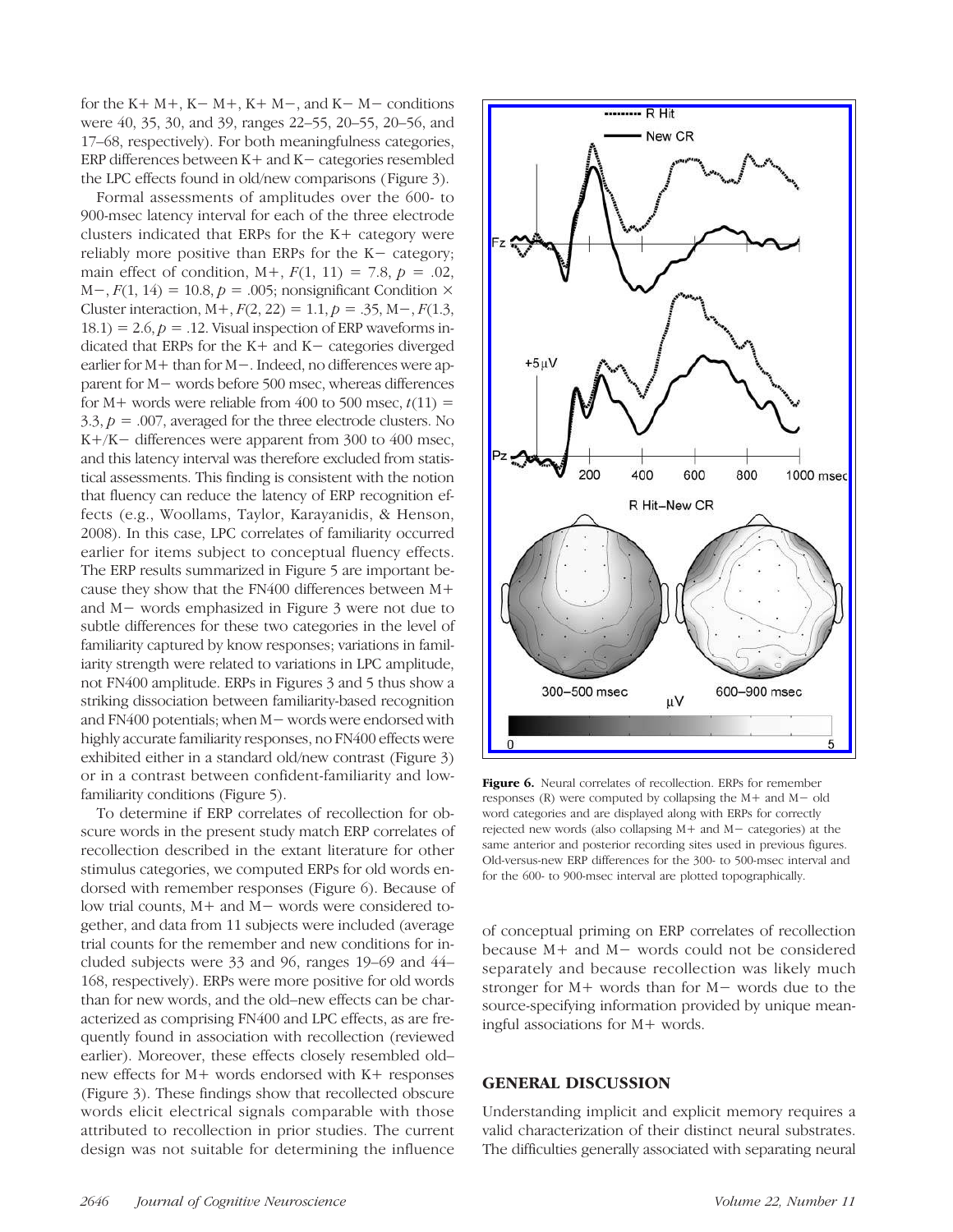correlates of familiarity from those of conceptual priming were surmounted in the present research by taking several novel steps. First, we used a large set of obscure words in the English language and, on the basis of individualized assessments of meaningfulness, included only those that were not in subjects' lexicons. Further, from the remaining words, we found that only those words that elicited meaningful associations (M+ words) were capable of supporting conceptual priming. As a whole, these M+ words also led to stronger explicit memory compared with M− words. However, sets of M+ and M− words were endorsed with familiarity-based recognition responses of equally high confidence and were therefore equated in explicit-memory strength. By focusing on these trials, neural correlates of conceptual priming were dissociated from those of familiarity.

ERP old–new effects corresponding to high-confidence familiarity included FN400 potentials only for M+ words, reflecting concurrent conceptual priming for these stimuli. Although a recognition test does not include any behavioral measures to show whether conceptual priming occurs concurrently, results from Experiment 1 showed that conceptual priming occurs selectively for repeated M+ words. The reasoning underlying our approach would be weakened if M+ and M− words in this contrast were not actually matched in explicit memory (e.g., if subjects recollected on M+ trials but then mistakenly registered a high-confidence familiarity response, if different types of familiarity occurred for M+ versus M− items, or if the high-confidence familiarity were systematically inaccurate in other ways). However, these concerns can be dismissed on the basis of results from analyses focused on ERP correlates of familiarity in the present data set. In particular, variations in familiarity strength for M− words were found to be associated with variations in LPC amplitude, not FN400 amplitude (Figure 5). The results from these experiments thus indicate that FN400 potentials constituted electrical correlates of conceptual priming, whereas LPC potentials from 500 to 700 msec were associated with familiarity-based recognition.

Contrasting neural correlates of these two types of memory were obtained by virtue of the fact that accurate explicit recognition can occur with or without stimulus meaning, whereas stimulus meaning is a prerequisite for conceptual priming. Here, behavioral responses revealed subsets of M+ and M− words that were matched in explicit familiarity. These stimuli were recognized on the basis of surface-level features, without contextual retrieval, as recollective trials were categorized separately. For M+ words, explicit retrieval of the perceived meaning initially elicited during the meaningfulness rating task would tend to result in a remember response. Indeed, subjects were explicitly instructed to give "remember" responses to stimuli for which a previously assigned meaning was recalled, and we found that these responses were more prevalent for M+ than for M− words. A reasonable assumption is thus that high-confidence familiarity responses were based on feelings of familiarity (noetic awareness of repetition; cf. Tulving, 1985) rather than on the subjective experience of meaningfulness, which is consistent with our finding that the prevalence and accuracy of high-confidence familiarity responses did not vary with meaningfulness.

The present results demand a reappraisal of prior studies that have garnered support for dual-process models of recognition from associations between FN400 potentials and familiarity. For words or other meaningful stimuli, repetition can induce both familiarity and conceptual priming, such that FN400 potentials cannot be ascribed to either type of memory in the absence of further evidence, preferably direct behavioral evidence for a dissociation between familiarity and conceptual priming (Paller et al., 2007). On the basis of the assumption that only meaningful stimuli can support conceptual priming, several studies attempted to record electrophysiological correlates of familiarity by using minimally meaningful stimuli such as pseudowords (Curran, 1999) and abstract geometrical shapes (Groh-Bordin, Zimmer, & Ecker, 2006; Curran, Tanaka, & Weiskopf, 2002). In these studies, FN400 potentials appeared to reflect familiarity, and results were thus taken as support for dual-process models. However, these investigators assumed that a lack of consensus stimulus meaning was sufficient to eliminate conceptual processing and thus to prevent conceptual priming from contaminating neural measures of familiarity. The results of the present study challenge this assumption. It is very likely that subjects in previous studies found meaning in stimuli that investigators presumed to be meaningless, especially given that subjects could improve their performance in anticipated memory tests by doing so. Subjects in memory experiments are remarkably adept in finding meaning in their own way when viewing to-be-remembered abstract or minimalist stimuli (Voss & Paller, 2007). Therefore, FN400 potentials to such stimuli in recognition tests could have reflected conceptual priming rather than familiarity. Conceptual priming with obscure words was examined in Experiment 1 under circumstances comparable with those used for recognition testing in Experiment 2. Notably, the same study tasks were used in both cases. We thus posit that the facilitated conceptual processing that drives conceptual priming with obscure words is also operative during recognition testing.

In convergence with these views, we recently found that abstract geometric shapes could be perceived as meaningful in idiosyncratic ways and that conceptual priming was indexed by FN400 potentials under these circumstances (Voss, Schendan, & Paller, 2008; Voss & Paller, 2007). Together with these prior results, the present results using minimally meaningful words indicate that neural correlates of conceptual priming can contaminate those of explicit memory during recognition testing. This conclusion appears to hold both for abstract geometric shapes and for verbal materials akin to those commonly used in memory research.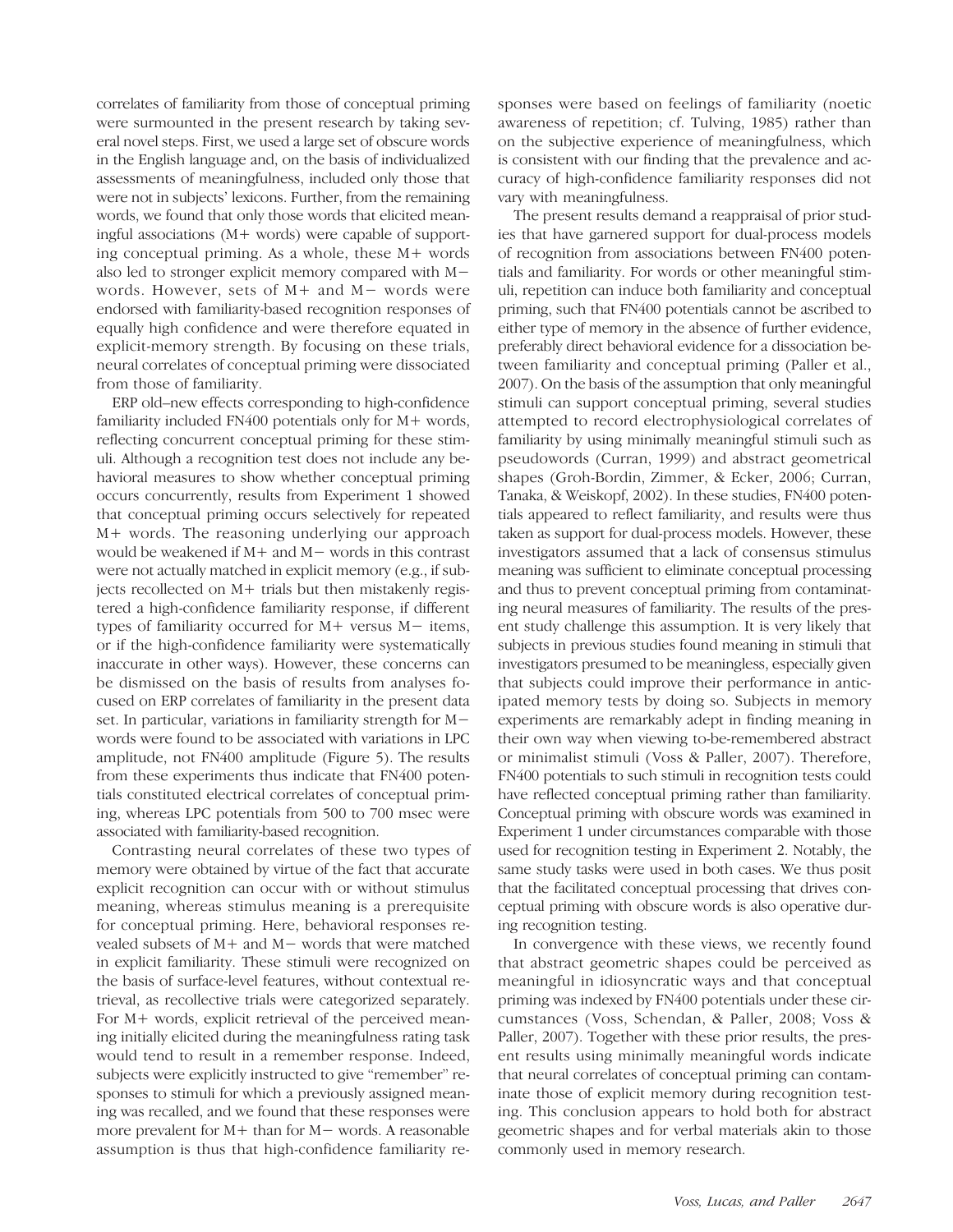Dual-process models of recognition have gained substantial support from associating recollection and familiarity with LPC and FN400, respectively (reviewed in Eichenbaum et al., 2007; Rugg & Curran, 2007; Mecklinger, 2006). The present results suggest that in prior ERP studies of memory using verbal stimuli—which constitute the bulk of the existing literature—neural correlates of conceptual priming were misattributed to familiarity. Indeed, a recent study that used both verbal stimuli (words and pictures) and nonverbal stimuli (dot patterns and spatial gratings) during a working memory task found FN400 effects selectively for the verbal stimuli, which could presumably support conceptual priming, whereas both stimulus types produced LPC effects (Danker et al., 2008). Familiarity in the current experiment was associated with LPC potentials, suggesting that familiarity and recollection produce largely similar electrical signals (see also Voss & Paller, 2008a, 2009; Paller et al., 2007).

Many findings in amnesic patients accommodate the dual-process perspective (e.g., Holdstock et al., 2002; Yonelinas et al., 2002; Duzel, Vargha-Khadem, Heinze, & Mishkin, 2001) by suggesting that recollection depends on the integrity of the hippocampus whereas familiarity is supported by the adjacent neocortex of the parahippocampal gyrus (Aggleton & Brown, 2006). Other evidence casts doubt on this simple dichotomy, however, by indicating that the hippocampus is critical for both recollection and familiarity (Wais et al., 2006; Wixted & Squire, 2004). In healthy subjects, fMRI measures have often indicated that recollection recruits greater activity within the hippocampus than does familiarity, whereas familiarity is more directly tied to activity within adjacent neocortex (e.g., Montaldi et al., 2006; Yonelinas, Otten, Shaw, & Rugg, 2005; Ranganath et al., 2004; Davachi, Mitchell, & Wagner, 2003; Eldridge, Knowlton, Furmanski, Bookheimer, & Engel, 2000). However, patterns of activity associated with both recollection and familiarity often encompass both the hippocampus and the adjacent neocortex to different degrees for each memory type (Wais, 2008), again casting doubt on any clear dichotomy between corresponding neural substrates. Furthermore, a possibility suggested by the present results and by a critical examination of the ERP literature is that fMRI correlates of recognition in part reflect other co-occurring conceptual memory processes (Voss & Paller, 2008a; Paller et al., 2007). Future fMRI studies of recognition should consider a wider variety of mnemonic phenomena, including conceptual priming.

In conclusion, by dissociating electrophysiological correlates of conceptual priming and familiarity during recognition, we have shown that neural events associated with both types of memory are operative during recognition testing. Moreover, differential findings for conceptual priming and familiarity have critical implications for dual-process models of recognition as well as for determining the extent to which conceptual fluency can function to influence performance in recognition tests. The finding that familiarity can produce an electrical signature similar to that frequently attributed to recollection raises serious doubts about other evidence previously used in many studies of contrasts between recollection and familiarity, including results that have been used to support dual-process models. These findings thus constitute a step forward in constructing valid models of the neural substrates of these distinct forms of memory.

#### APPENDIX A

| abacinate  | brogan  | drail     | hoyden    | monture  | robur    |  |
|------------|---------|-----------|-----------|----------|----------|--|
| abra       | buccal  | drung     | hyoid     | morass   | romage   |  |
| abscind    | burke   | dryad     | hypural   | morkin   | rosin    |  |
| abstruse   | byre    | ecbolic   | ichnite   | mucin    | ruelle   |  |
| accipiter  | byssus  | eclat     | ignavia   | mulm     | sagacity |  |
| accubation | cache   | egress    | immix     | nadir    | sapid    |  |
| acoria     | caecity | elapid    | incanous  | nasard   | sarment  |  |
| aculeate   | cafard  | eldritch  | incept    | nascent  | scalary  |  |
| acumen     | calamus | empasm    | incult    | naze     | scelerat |  |
| addle      | calver  | enchorial | indurate  | nepenthe | sedilia  |  |
| adenia     | camber  | entasis   | introrse  | nidus    | seine    |  |
| adipic     | camorra | epicure   | inumbrate | noxal    | sellate  |  |
| adze       | canard  | epopt     | issles    | obelus   | sepiment |  |
| aestival   | cang    | esker     | jamb      | ocarina  | seric    |  |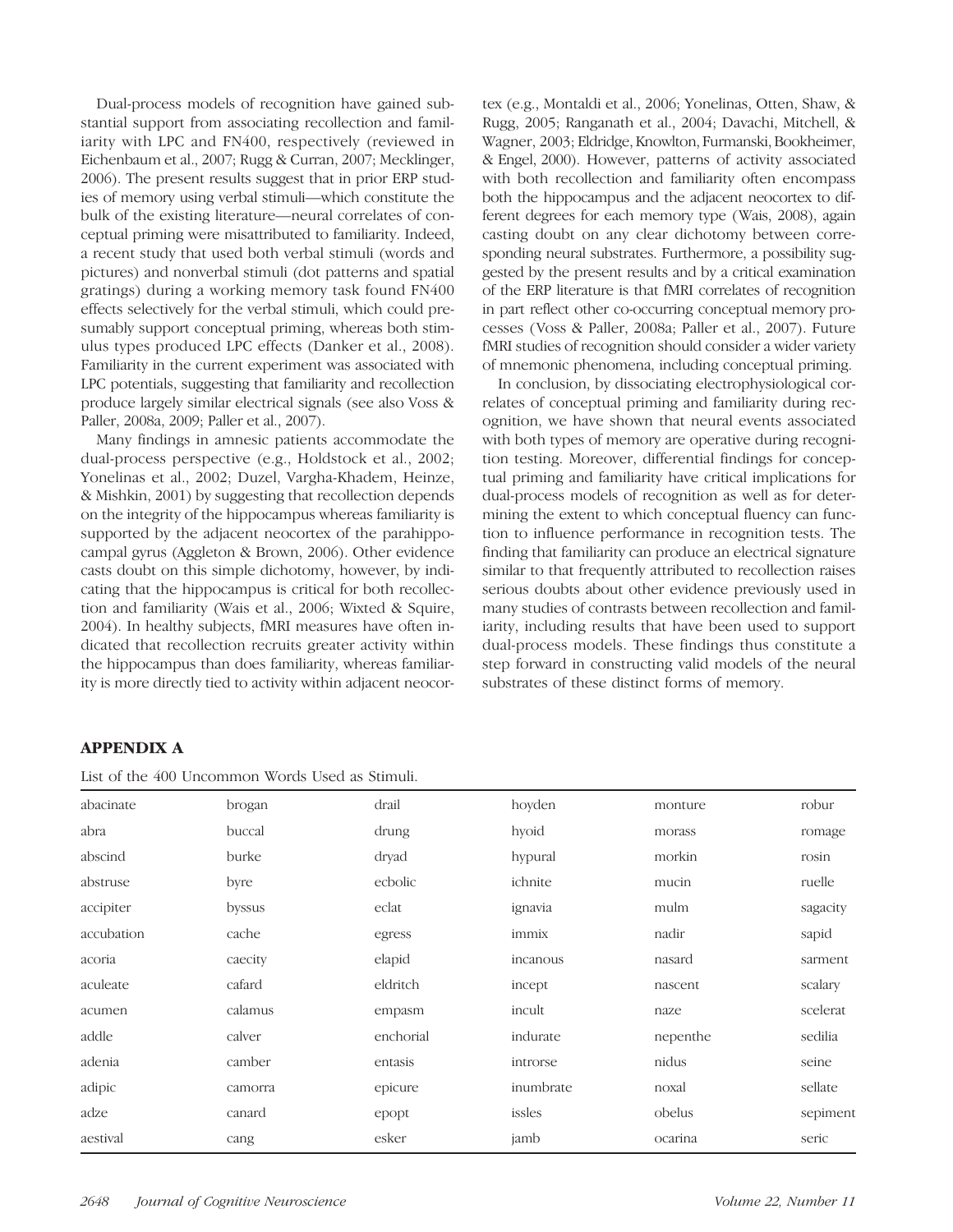# APPENDIX A (continued)

| afferent   | canthus    | essive    | jarta    | olamic     | sessile  |
|------------|------------|-----------|----------|------------|----------|
| agapet     | capias     | eutexia   | jerid    | onager     | shindle  |
| agger      | carnifex   | exarate   | jib      | operculum  | sideral  |
| ague       | catena     | facula    | jorum    | operose    | simity   |
| alacrity   | cavil      | falcate   | jubate   | orant      | skelder  |
| alar       | cenoby     | falderal  | jupon    | osculation | slade    |
| albedo     | cerberic   | fanal     | kale     | pabulum    | solander |
| algid      | chantry    | fane      | kalpis   | paean      | storge   |
| alkanet    | chaton     | fardage   | kedge    | palabra    | strepent |
| allodic    | choller    | farrow    | kermes   | palfrey    | strop    |
| almuce     | cimex      | farthing  | kincob   | palinola   | sural    |
| alpaca     | cippus     | fenestral | knoll    | palisade   | swage    |
| alvine     | cladose    | ferity    | knout    | pangram    | sward    |
| ament      | claver     | filature  | knubble  | parnel     | synod    |
| amity      | cleg       | fipple    | krobylos | patulous   | tabor    |
| anatine    | cloaca     | flacon    | kurgan   | pavis      | tain     |
| anguine    | coeval     | flench    | kyrie    | pedicle    | tapis    |
| anneal     | coffle     | foehn     | lacis    | pergola    | tarn     |
| anthelion  | coif       | foin      | lagan    | pericope   | telary   |
| antiphon   | colubrine  | forel     | lambent  | phaeton    | telson   |
| arefy      | columella  | forfex    | laniary  | phratry    | tephra   |
| argol      | comate     | fossor    | larkspur | pinder     | tewel    |
| arras      | comestible | frisson   | larrup   | pinguid    | thane    |
| artifice   | conatus    | frith     | latrant  | pizzle     | thionic  |
| asperity   | copacetic  | frottage  | leal     | placoid    | tomium   |
| assibilate | corf       | fulgent   | lepid    | plangent   | tonsure  |
| aval       | cornice    | fusain    | leporine | podex      | tornote  |
| avaunt     | corrody    | gadoid    | levant   | pone       | trammel  |
| avowal     | cortege    | galliard  | lictor   | praxis     | trellis  |
| baculus    | crampon    | gavage    | limn     | prolate    | unction  |
| baft       | crebrous   | gemel     | limous   | prosaic    | undine   |
| bagnio     | crotal     | gerent    | littoral | provender  | urman    |
| bannock    | cruet      | gingham   | livedo   | prow       | ustion   |
| barton     | culet      | glozing   | lorgnon  | pugilist   | vapulate |
| bavin      | cupel      | glyptic   | ludic    | pullet     | varec    |
| bechic     | curtate    | godet     | mabble   | purloin    | venatic  |
| beloid     | cylix      | goral     | mabsoot  | putcher    | vestal   |
| bema       | dalliance  | gramary   | macrural | quab       | visard   |
| benthic    | dammar     | gricer    | maffick  | quarion    | vitriol  |
| betel      | dapatical  | grilse    | manal    | quirt      | wanigan  |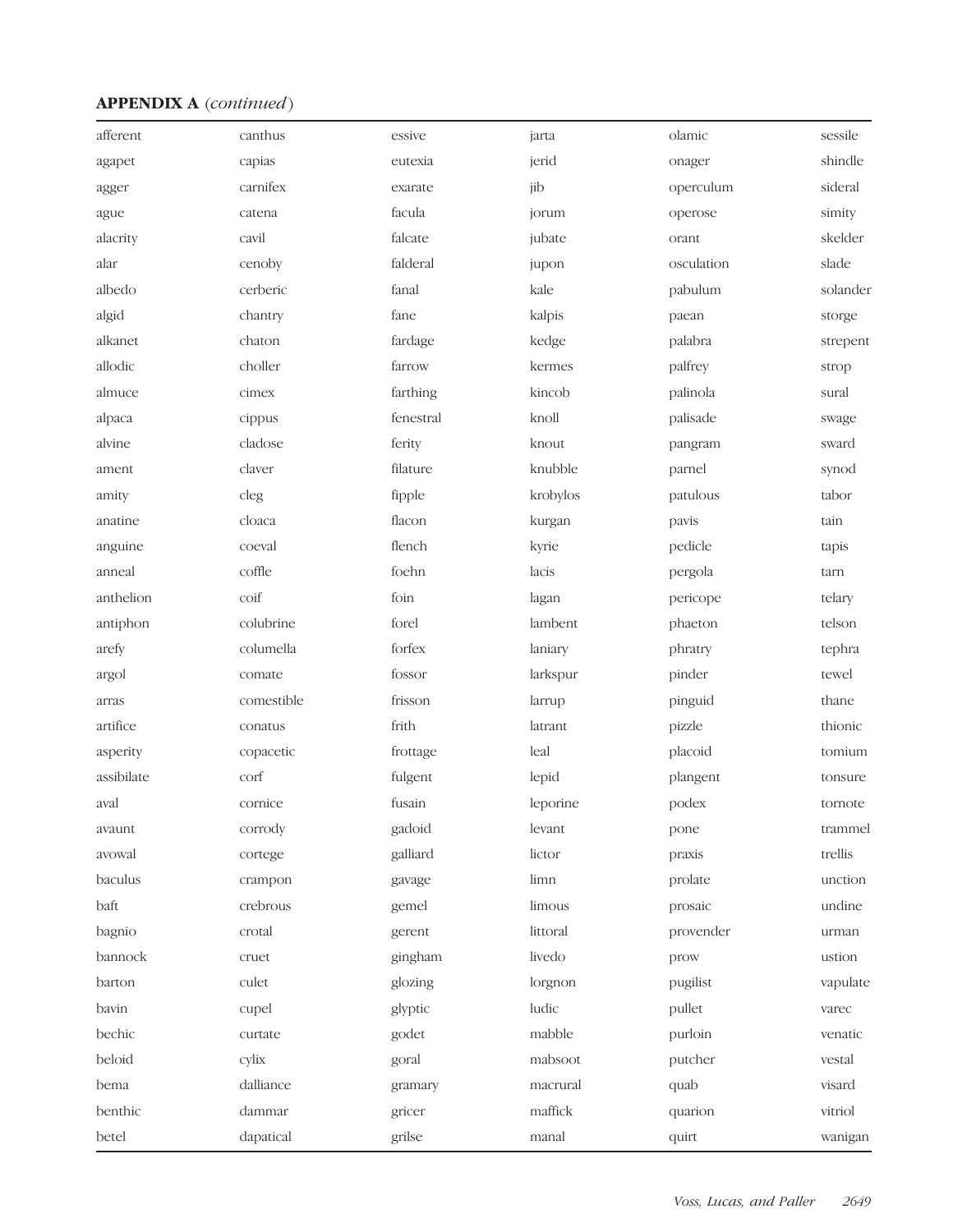#### APPENDIX A (continued)

| bibelot | dapifer    | gurlet   | manus    | raceme     | wimple  |
|---------|------------|----------|----------|------------|---------|
| bifid   | darby      | gybe     | maremma  | rachis     | witan   |
| bilious | debel      | habile   | marl     | ragmatical | yapness |
| birl    | deckle     | halation | mascaron | raguly     | yarling |
| blench  | dedans     | hallux   | matinal  | raiment    | zatch   |
| blissom | delf       | hamartia | maunder  | ranarian   | zule    |
| blunge  | demotic    | haslock  | menald   | rebus      |         |
| blype   | desinent   | hebamic  | metis    | recreant   |         |
| bodge   | desudation | henotic  | metope   | rectrix    |         |
| bollard | diadem     | hent     | mica     | remora     |         |
| brayer  | didact     | hiant    | minaret  | reptant    |         |
| bream   | dight      | hircine  | minatory | rhumb      |         |
| bricole | dinic      | hopple   | mogadore | ridotto    |         |
| brio    | doxastic   | hornito  | monad    | rillet     |         |

#### Acknowledgments

The authors thank Ian M. Finn for providing comments on an earlier draft of this manuscript. This material is based on work supported by the National Science Foundation under grant numbers BCS-0518800 and BCS-0818912. J. L. V. was supported by NIH grant T32AG20506.

Reprint requests should be sent to Joel L. Voss, Beckman Institute, 405 North Mathews Avenue, Urbana, IL 61801, or via e-mail: joelvoss@illinois.edu.

#### **Notes**

1. The same old/new behavioral results were identified when new items were subdivided into M+ and M− categories: remember M+ old versus new,  $t(15) = 6.7$ ,  $p < .001$ ; remember M – old versus new,  $t(15) = 3.7$ ,  $p = .002$ ; high-confidence know M+ old versus new,  $t(15) = 13.7, p < .001$ ; and high-confidence know M – old versus new,  $t(15) = 9.1, p < .001$ .

2. The same old/new behavioral results were obtained when new items were subdivided into M+ and M− categories: medium-confidence know  $M$ + old versus new,  $t(15) = 2.2$ ,  $p =$ .04; medium-confidence know M – old versus new,  $t(15) = 3.6$ ,  $p = .003$ ; low-confidence know M+ old versus new,  $t(15) =$  $-5.8$ ,  $p < .001$ ; low-confidence know M – old versus new,  $t(15) = -4.7$ ,  $p < .001$ ; new-response M+ old versus new,  $t(15) = -7.8$ ,  $p < .001$ ; and new-response M- old versus new,  $t(15) = -7.7$ ,  $p < .001$ .

3. The same old/new ERP results for 300–500 msec were obtained when new items were subdivided into M+ and M− categories. For the frontal, central, and posterior clusters, pairwise old/new comparisons for  $M+$  yielded p values of .001, .001, and .004, respectively, and pairwise old/new comparisons for M− yielded p values of .14, .18, and .09, respectively.

4. The same old/new ERP results for 600–900 msec were obtained when new items were subdivided into M+ and M− categories. For the frontal, central, and posterior clusters, pairwise old/new comparisons for  $M+$  yielded p values of <.001, <.001 and .003, respectively, and pairwise old/new comparisons for M− yielded  $p$  values of  $\leq 0.001$ ,  $\leq 0.001$ , and  $.001$ , respectively.

#### **REFERENCES**

- Aggleton, J. P., & Brown, M. W. (2006). Interleaving brain systems for episodic and recognition memory. *Trends in* Cognitive Sciences, 10, 455-463.
- Curran, T. (1999). The electrophysiology of incidental and intentional retrieval: ERP old/new effects in lexical decision and recognition memory. Neuropsychologia, 37, 771–785.
- Curran, T., Tanaka, J. W., & Weiskopf, D. M. (2002). An electrophysiological comparison of visual categorization and recognition memory. Cognitive, Affective & Behavioral Neuroscience, 2, 1-18.
- Danker, J. F., Hwang, G. M., Gauthier, L., Geller, A., Kahana, M. J., & Sekuler, R. (2008). Characterizing the ERP old–new effect in a short-term memory task. *Psychophysiology*, 45, 784–793.
- Davachi, L., Mitchell, J. P., & Wagner, A. D. (2003). Multiple routes to memory: Distinct medial temporal lobe processes build item and source memories. *Proceedings of the* National Academy of Sciences, U.S.A., 100, 2157–2162.
- Duzel, E., Vargha-Khadem, F., Heinze, H. J., & Mishkin, M. (2001). Brain activity evidence for recognition without recollection after early hippocampal damage. Proceedings of the National Academy of Sciences, U.S.A., 98, 8101-8106.
- Eichenbaum, H., Yonelinas, A. P., & Ranganath, C. (2007). The medial temporal lobe and recognition memory. Annual Review of Neuroscience, 30, 123-152.
- Eldridge, L. L., Knowlton, B. J., Furmanski, C. S., Bookheimer, S. Y., & Engel, S. A. (2000). Remembering episodes: A selective role for the hippocampus during retrieval. Nature Neuroscience, 3, 1149-1152.
- Friedman, D., & Johnson, R., Jr. (2000). Event-related potential (ERP) studies of memory encoding and retrieval: A selective review. Microscopy Research and Technique, 51, 6-28.
- Gabrieli, J. D. (1998). Cognitive neuroscience of human memory. Annual Review of Psychology, 49, 87-115.
- Gardiner, J. M., & Java, R. I. (1991). Forgetting in recognition memory with and without recollective experience. Memory & Cognition, 19, 617–623.
- Groh-Bordin, C., Zimmer, H. D., & Ecker, U. K. (2006). Has the butcher on the bus dyed his hair? When color changes